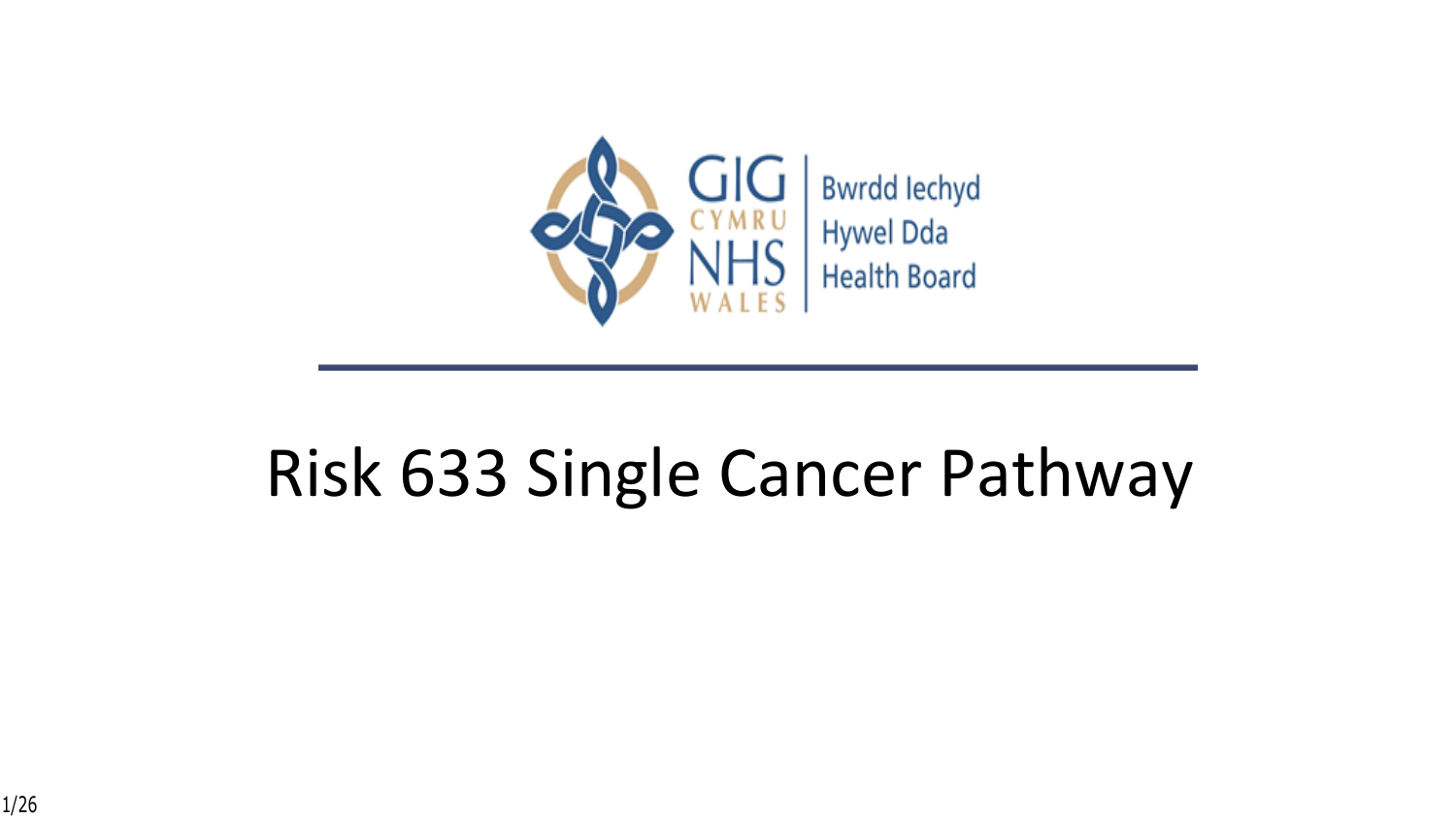# **Situation**

There is a risk of the UHB not being able to meet the 75% Single Cancer Pathway (SCP) target by March 2022.

This is caused by the lack of capacity to meet the expected increase in demand for diagnostics, reduced capacity for local surgery, and treatment delays at tertiary centre.

This could lead to an impact/affect on meeting patient expectations in regard to timely access for appropriate treatment, adverse publicity/reduction in stakeholder confidence, and increased scrutiny/escalation from Welsh Government (WG).

Due to the current COVID-19 situation, the current risk score is 12.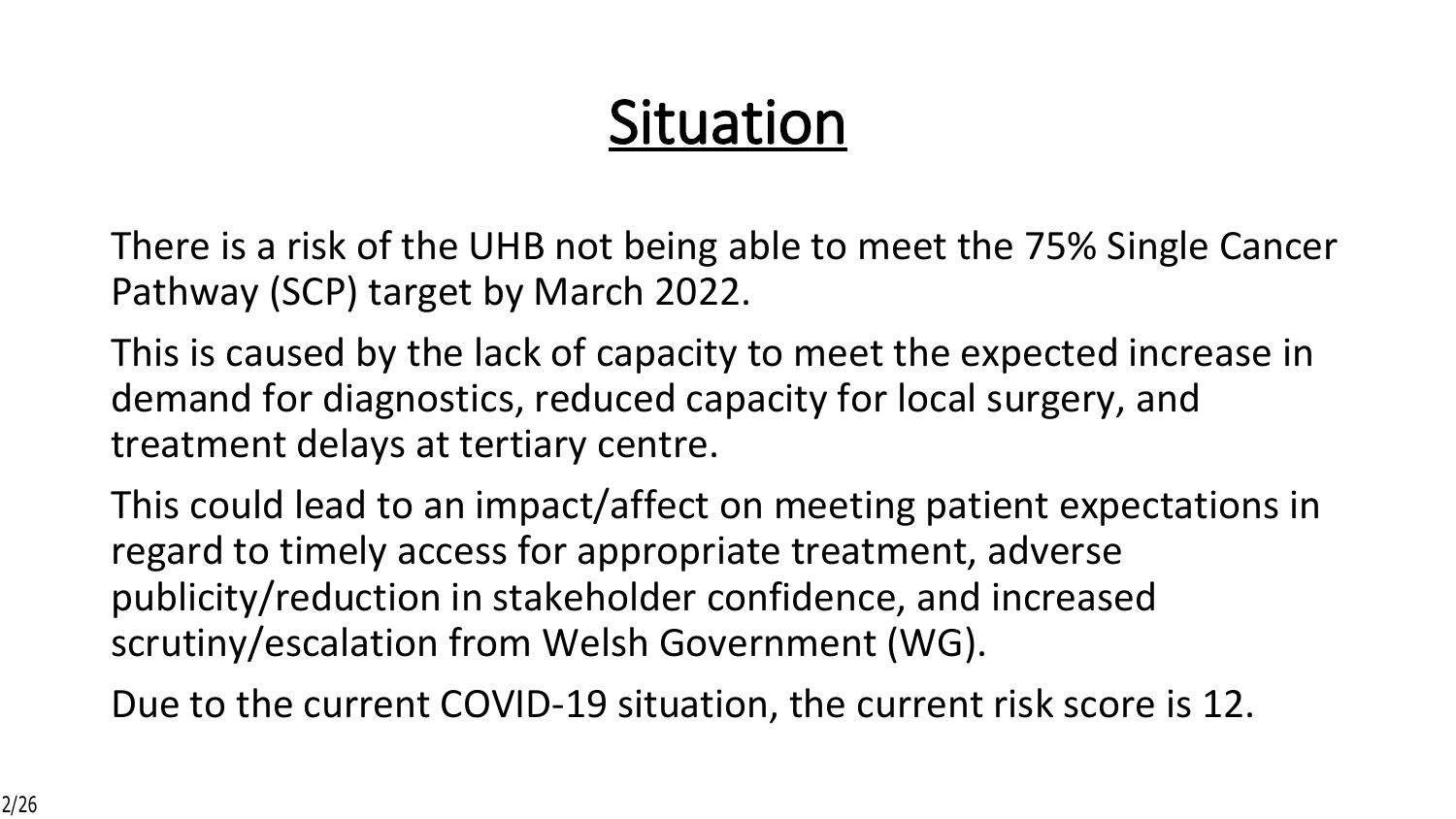# **Background**

- Cancer Waiting Time (CWT) targets were first introduced as part of the Service and Financial Framework (SaFF) targets in 2004/5 (Urgent Suspected Cancer/Non Urgent Suspected Cancer)
- Since the original CWT targets were introduced, a Single Suspected Cancer Pathway (SCP) has been developed and formally reported on from June 2019.
- On 18th November 2020, the Minister for Health and Social Services issued a written statement with regards to the progress of the SCP.
- Health Boards will only report against the SCP and will no longer report the previous measures.
- The SCP will not include any adjustments however, it will be reported as a real wait.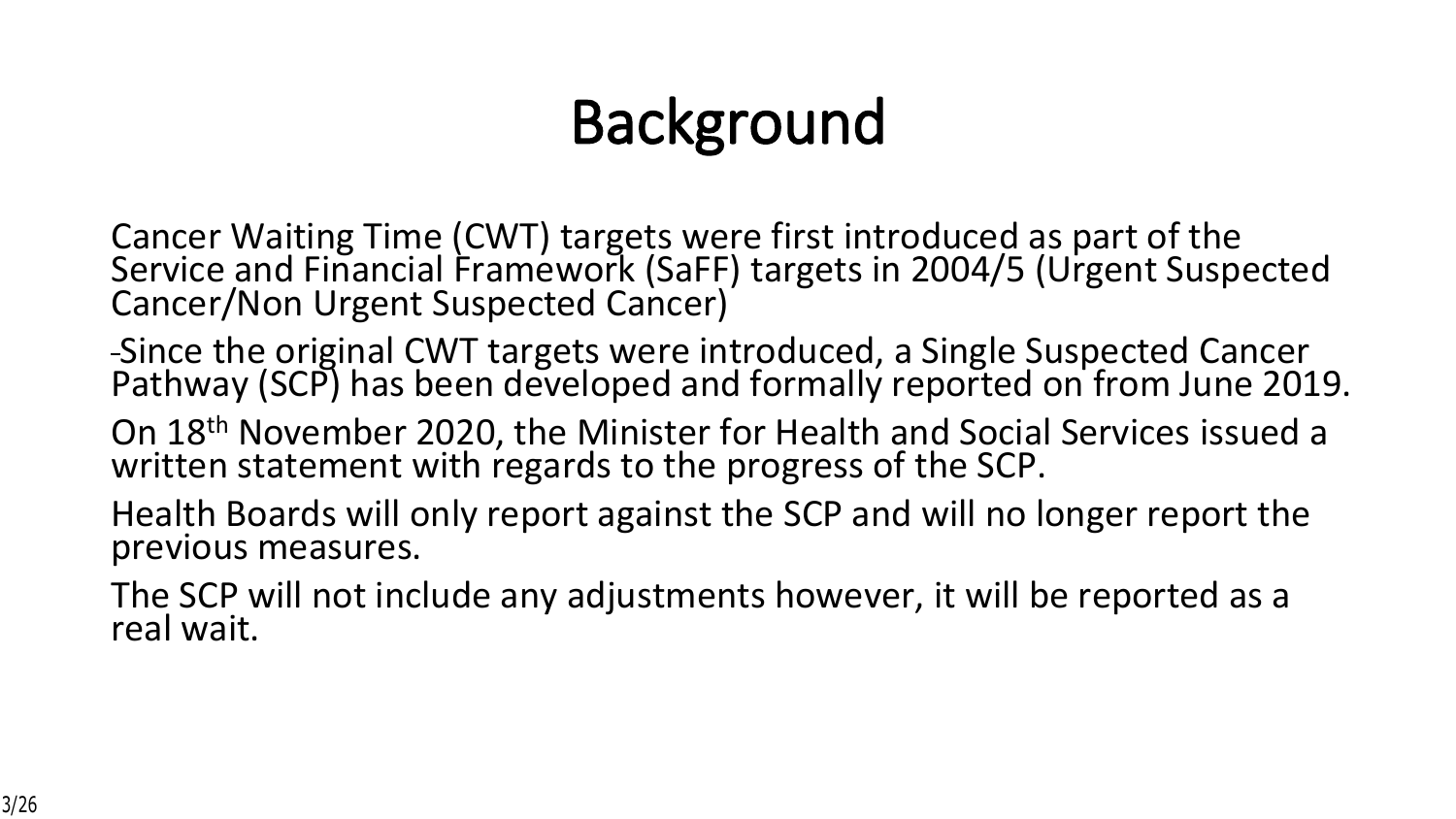# **Background (cont'd)**

Starting performance measure until March 2022 will be 75%, with the performance measure being revised upwards in subsequent years (80% year 2, 85% thereafter).

All patients are to be diagnosed and informed whether cancer was diagnosed or ruled out within 28 days of the pathway start date (the date on which the patient is informed). This increase in demand has a significant impact on Radiology, Pathology and Endoscopy capacity.

Patients should receive their first definitive treatment 28 days from their Date of Decision to Treat.

All patients are to begin treatment within 62 days from the point of suspicion to first definitive treatment.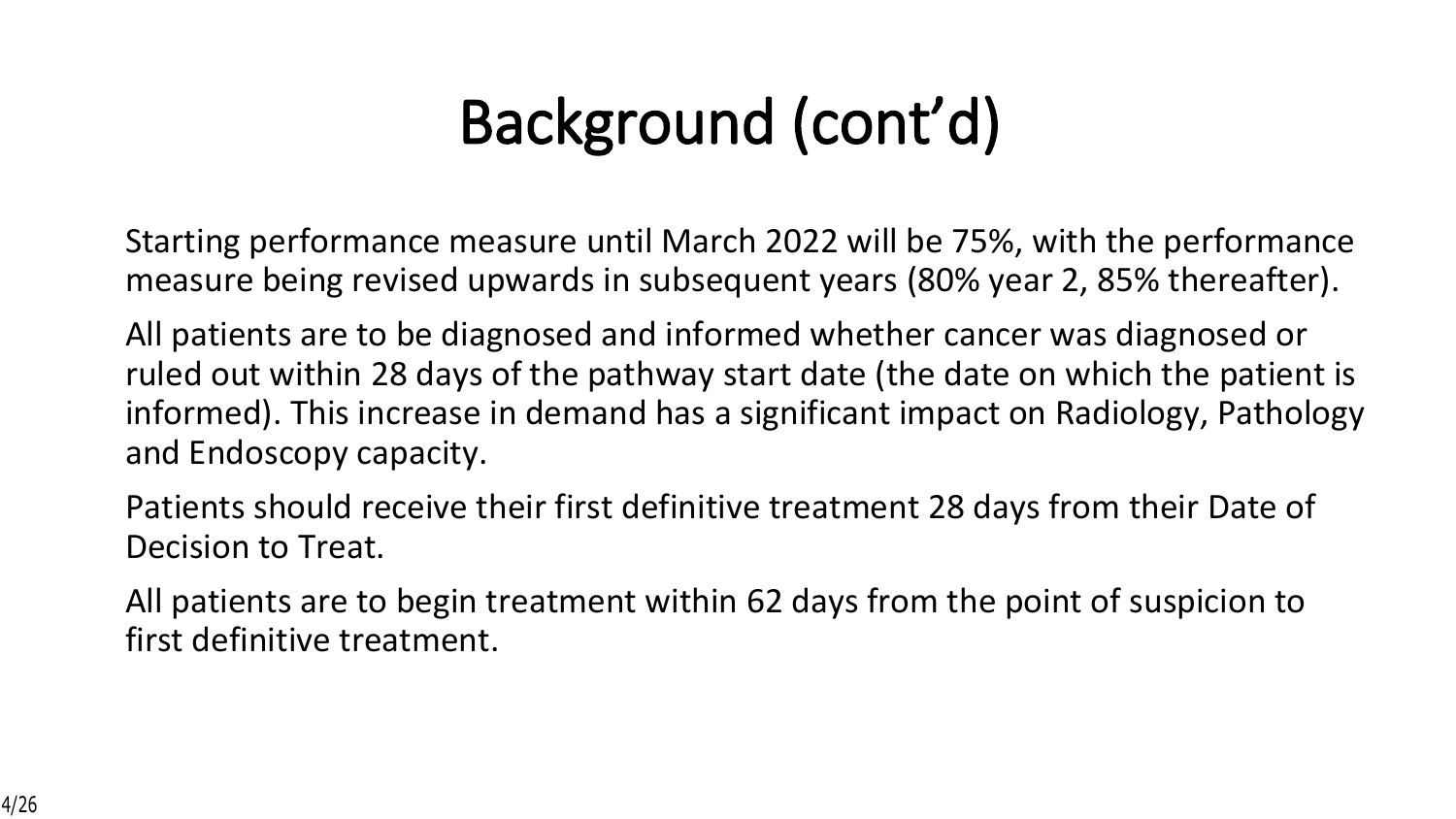## **SCP 28 day Performance Monitoring**

The percentage of people informed within 28 days January – Nov 2019/2020

|      | Jan | Feb | Mar <sup>'</sup> | Apr | <b>May</b> | lune | July | Aug | Sept | Oct | Nov <sup>'</sup> |
|------|-----|-----|------------------|-----|------------|------|------|-----|------|-----|------------------|
| 2019 | 93% | 84% | 62%              | 70% | 71%        | 77%  | 74%  | 70% | 66%  | 60% | 69%              |
| 2020 | 65% | 71% | 73%              | 63% | 73%        | 71%  | 70%  | 67% | 63%  | 66% | 63%              |

The table below shows the overall percentage of patients that received their surgery within 28 days from the Date of Decision to Treat by tumour site for Jan and November 2020.

| <b>Tumour Site</b> | <b>Number of Patients</b> | Percentage |
|--------------------|---------------------------|------------|
| Childrens          | 2/2                       | 100%       |
| Haem               | 1/1                       | 100%       |
| <b>UKP</b>         | 2/2                       | 100%       |
| Skin               | 267/299                   | 89.30%     |
| <b>Breast</b>      | 158/178                   | 88.80%     |
| LGI                | 122/141                   | 87%        |
| <b>UGI</b>         | 9/12                      | 75%        |
| Other              | 3/4                       | 75%        |
| Lung               | 19/27                     | 70.40%     |
| <b>Brain CNS</b>   | 7/11                      | 63.60%     |
| Sarcoma            | 5/8                       | 62.50%     |
| H&N                | 11/18                     | 61.10%     |
| Gynae              | 51/106                    | 48.10%     |
| Urology            | 58/132                    | 43.90%     |
| Overall            | 715/941                   | 79.80%     |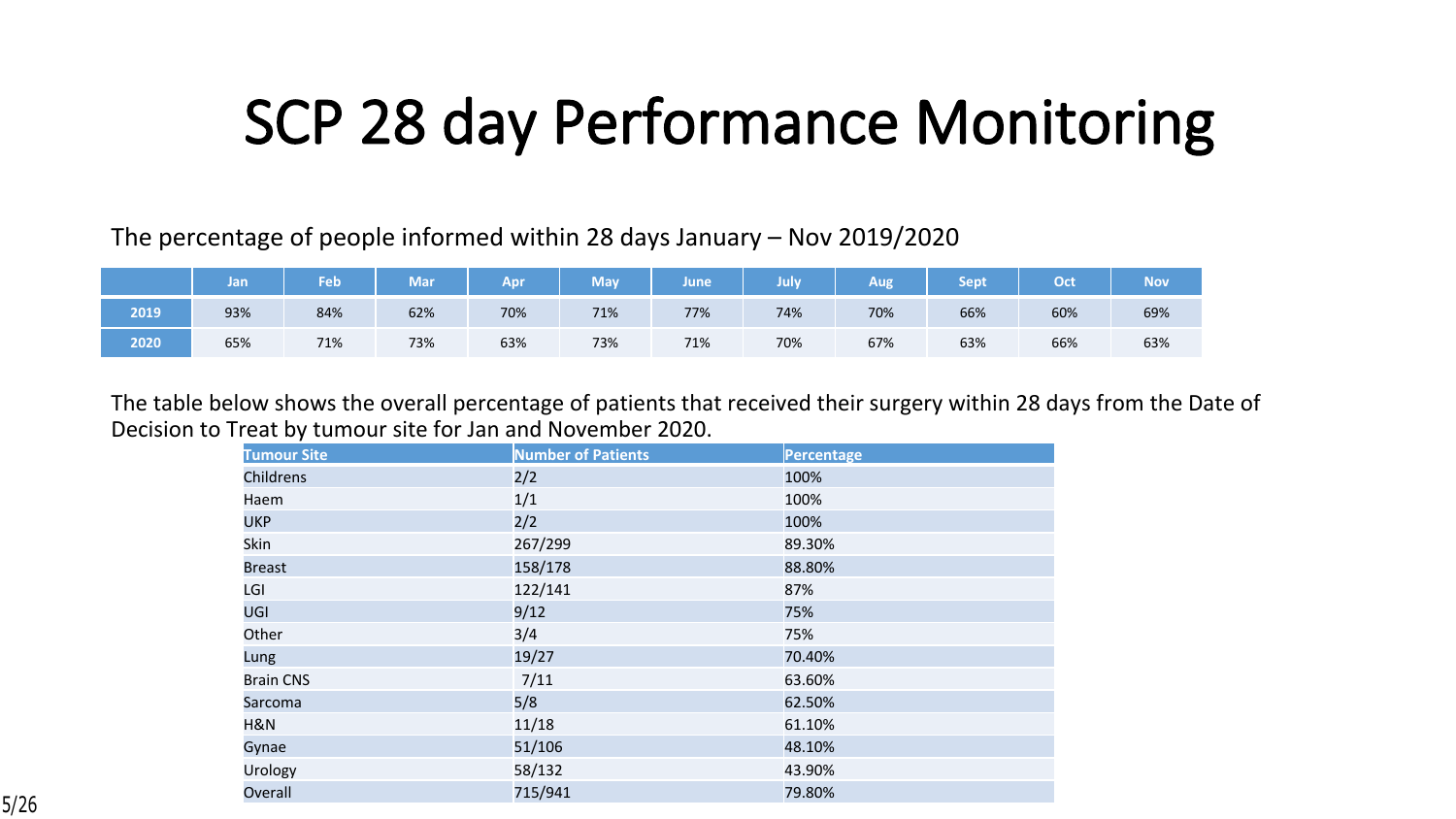# **SCP Performance Monitoring Cont'd**

• Comparison of Performance Jan – Nov 2019/2020 with and without suspensions

|       | 2019 |         | 2020 |         |
|-------|------|---------|------|---------|
|       | With | Without | With | Without |
| Jan   | 76%  | 61%     | 72%  | 56%     |
| Feb   | 77%  | 61%     | 73%  | 55%     |
| Mar   | 79%  | 66%     | 79%  | 67%     |
| April | 84%  | 68%     | 74%  | 61%     |
| May   | 79%  | 63%     | 73%  | 64%     |
| June  | 85%  | 72%     | 80%  | 76%     |
| July  | 77%  | 62%     | 79%  | 71%     |
| Aug   | 77%  | 64%     | 81%  | 74%     |
| Sept  | 67%  | 58%     | 74%  | 67%     |
| Oct   | 75%  | 62%     | 71%  | 63%     |
| Nov   | 75%  | 65%     | 74%  | 67%     |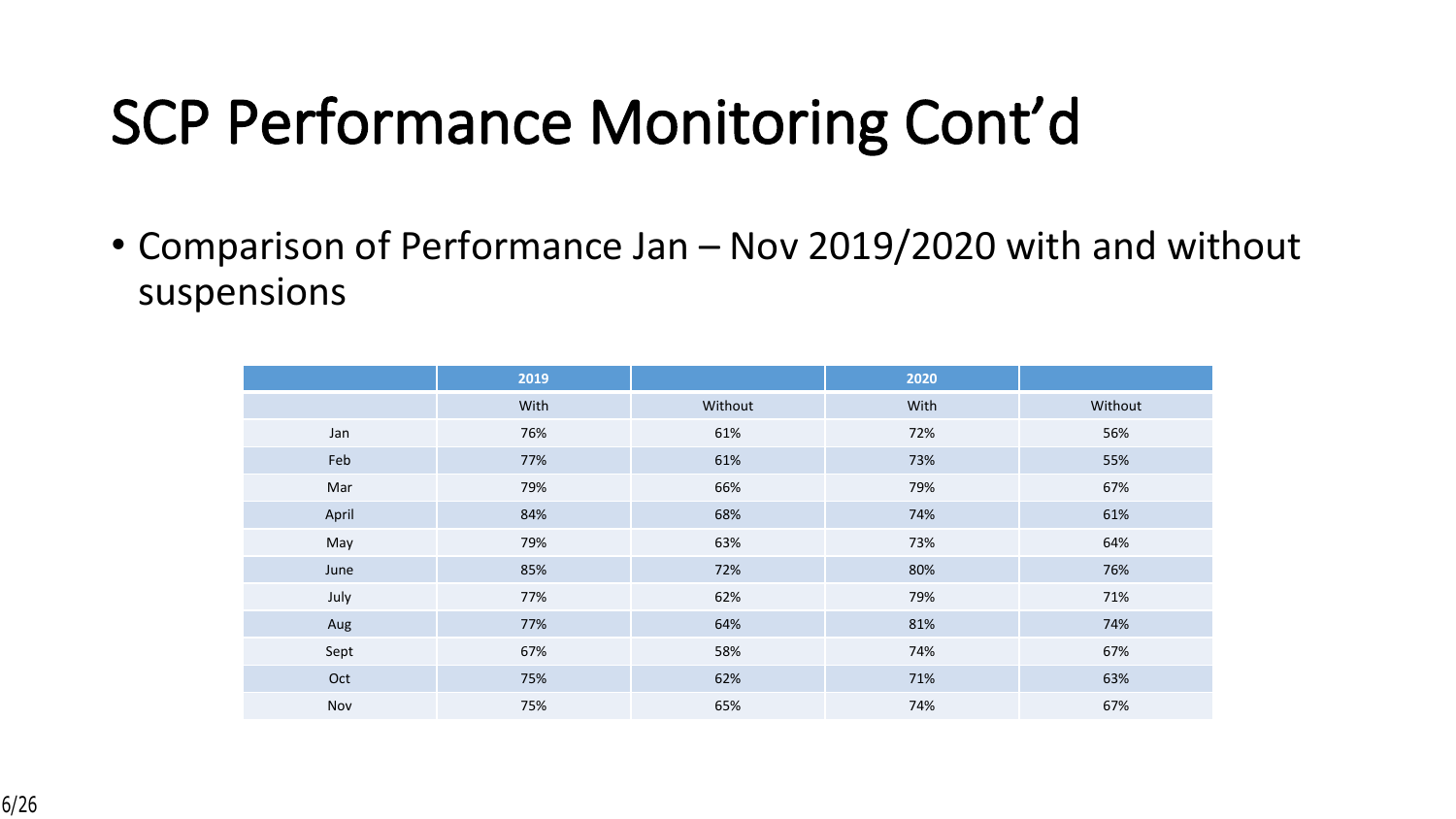# **Additional Changes Introduced in 2020**

- Data Standards Change Notice (DSCN)
- Reporting Approach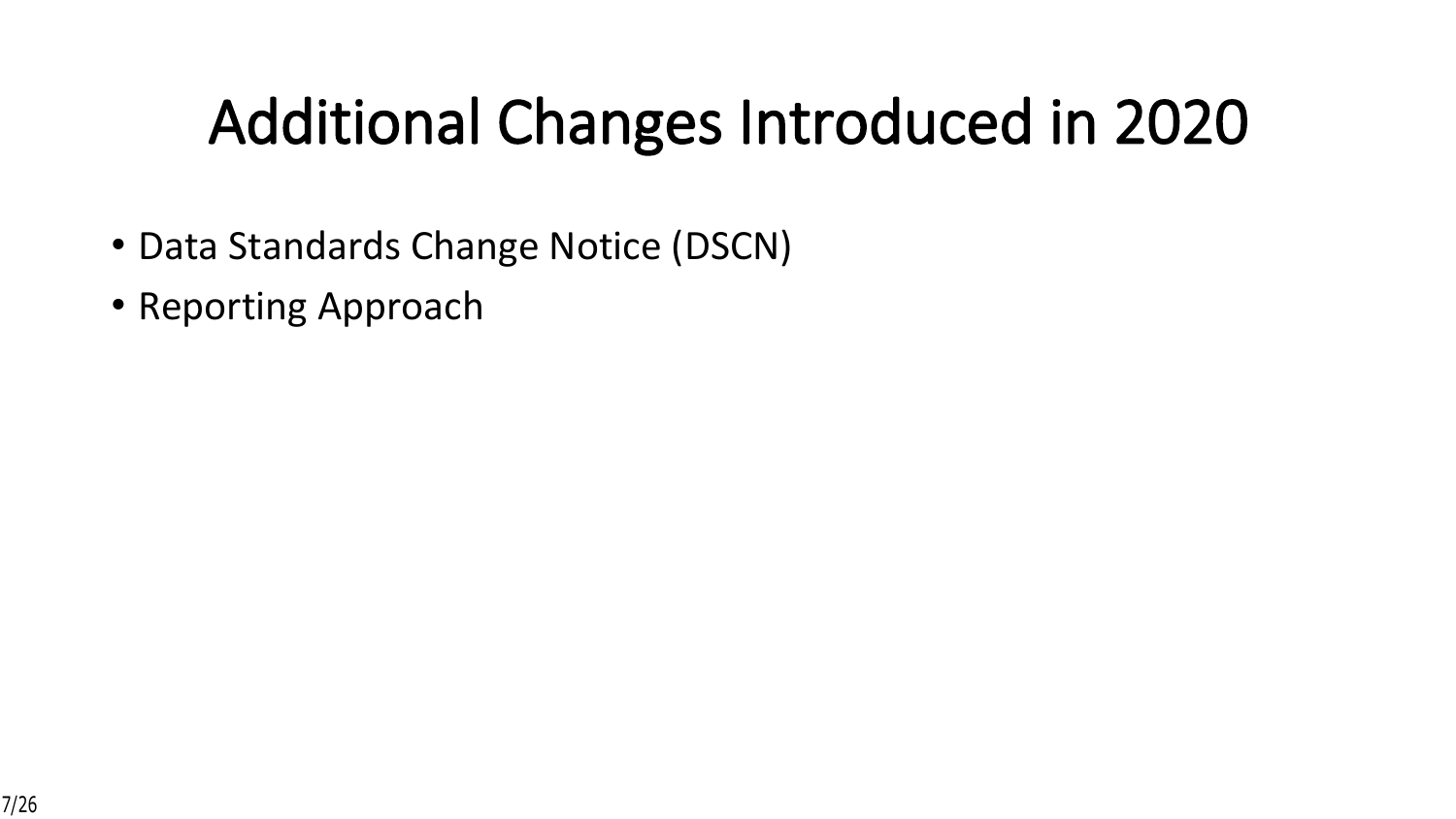# **Additional Changes Considered for 2021**

The National Cancer Harm Review Framework is being considered.

- A national framework for cancer harm reviews within NHS Wales is proposed, which considers the management of risks arising from, or associated to, 'long waits' on a cancer pathway.
- The framework aims to provide assurance of the pathway through root cause analysis of the process and provide a process for avoidance of unwarranted delays and mechanism for pathway improvement.
- Cancer patients with a first definitive treatment of over 104 days, will have a case-note review to ensure avoidable clinical and non-clinical factors can be identified and separated from clinically appropriate management.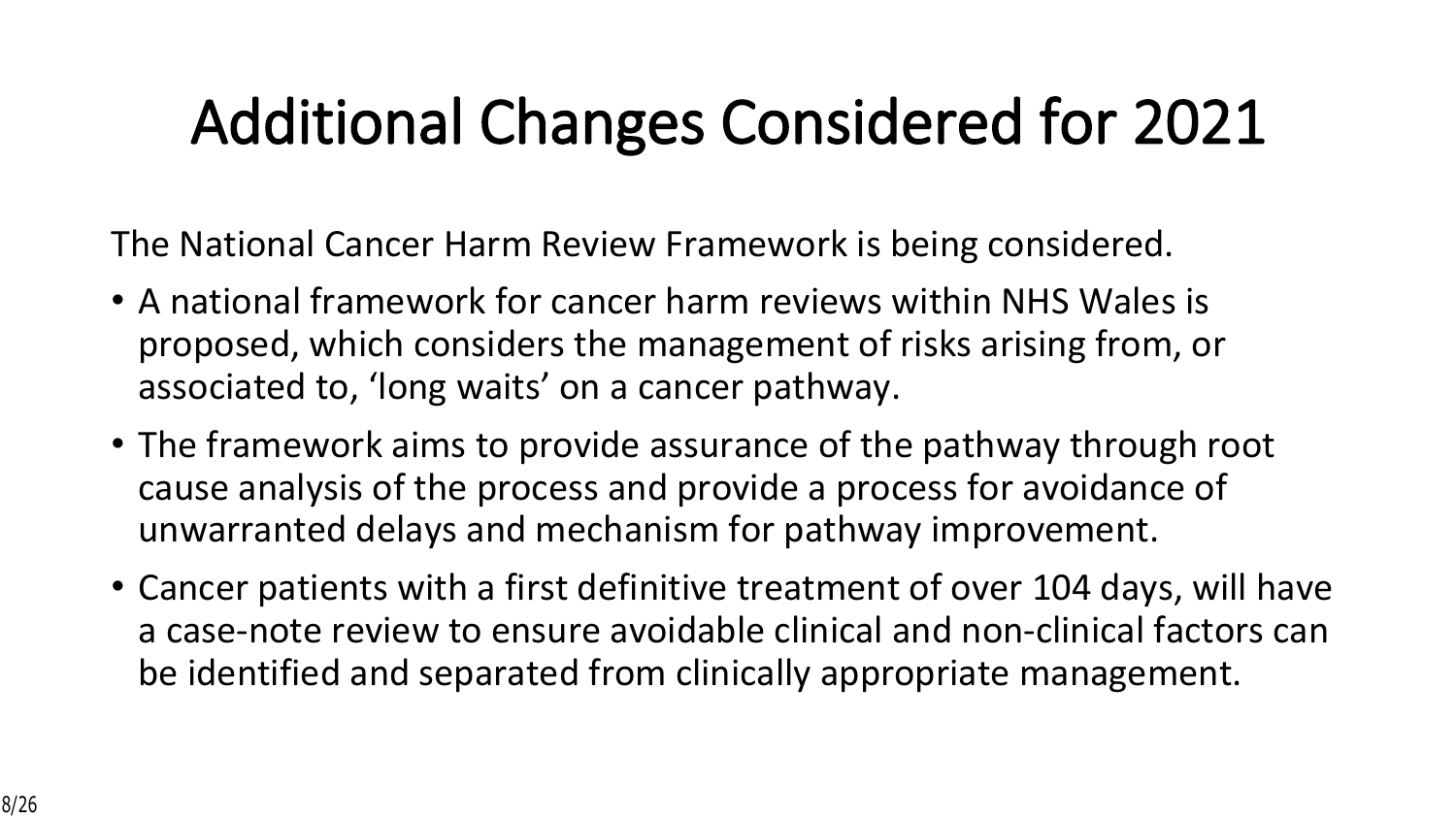# **Additional Changes Considered for 2021**

A harm review group will agree whether harm has been caused, and if so, to what degree. Clinical experts will be co-opted onto the group as required. The group will also make recommendations for remedial action required as a result of the review. This may include reporting through to existing statutory governance arrangements of the care provider through "Quality and safety" structures and the "Putting things Right" policy.

The health board Lead Cancer Clinician is liaising with the Medical Director and Lead for Quality & Safety to discuss the health board framework.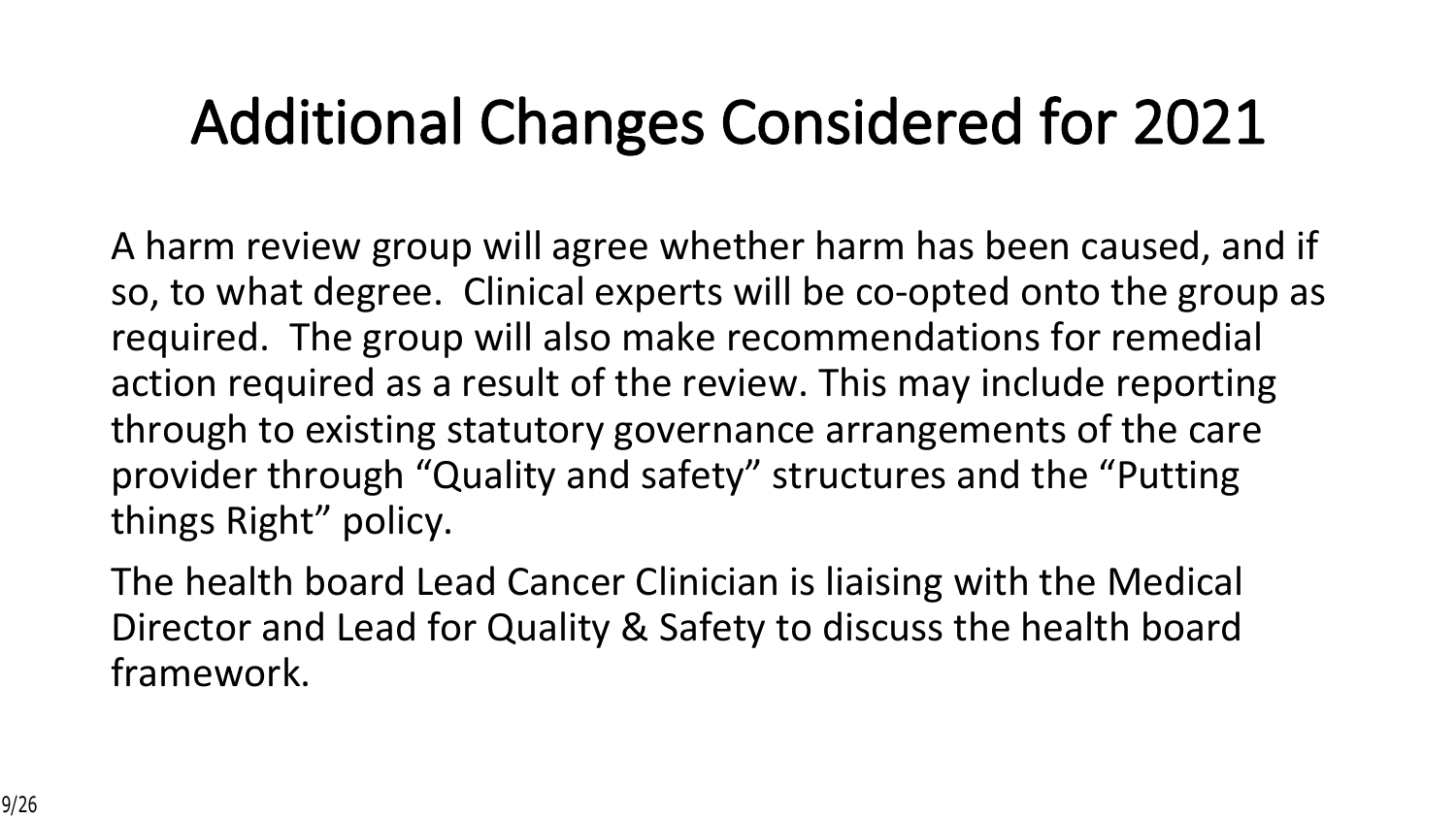## **Risks and Mitigation - Cancer**

#### **Radiology**

- At the start of the pandemic, Radiology activity was reduced to 50 % across the health board due to a reduction in capacity from infection control measures and the directive to undertake USC and urgent patients only .
- The table below demonstrates activity has increased but still remains below previous levels due to the capacity issues and is on average 60%

|            | <b>July 2019</b> | April2020 | <b>July2020</b> | <b>Nov 2020</b> |
|------------|------------------|-----------|-----------------|-----------------|
| <b>CT</b>  | 5065             | 1874      | 3296            | 3401            |
| <b>MRI</b> | 1857             | 441       | 936             | 1061            |
| Ultrasound | 5966             | 2529      | 3994            | 3600            |
| Plain film | 14991            | 5176      | 9711            | 10500           |

- The increase in activity has been supported by the acquisition of additional temporary CT scanners and the willingness of staff to undertake additional hours. However, staffing remains a problem and locum cover is difficult to source.
- The waits for USC and urgent scans increased due to the issues described, however they currently sit at below 2 weeks on most sites with patients moving across the health board if appropriate.
- Weekly lists are received from the Cancer Tracking team for all those patients who are waiting more than 2 weeks for any radiology investigation.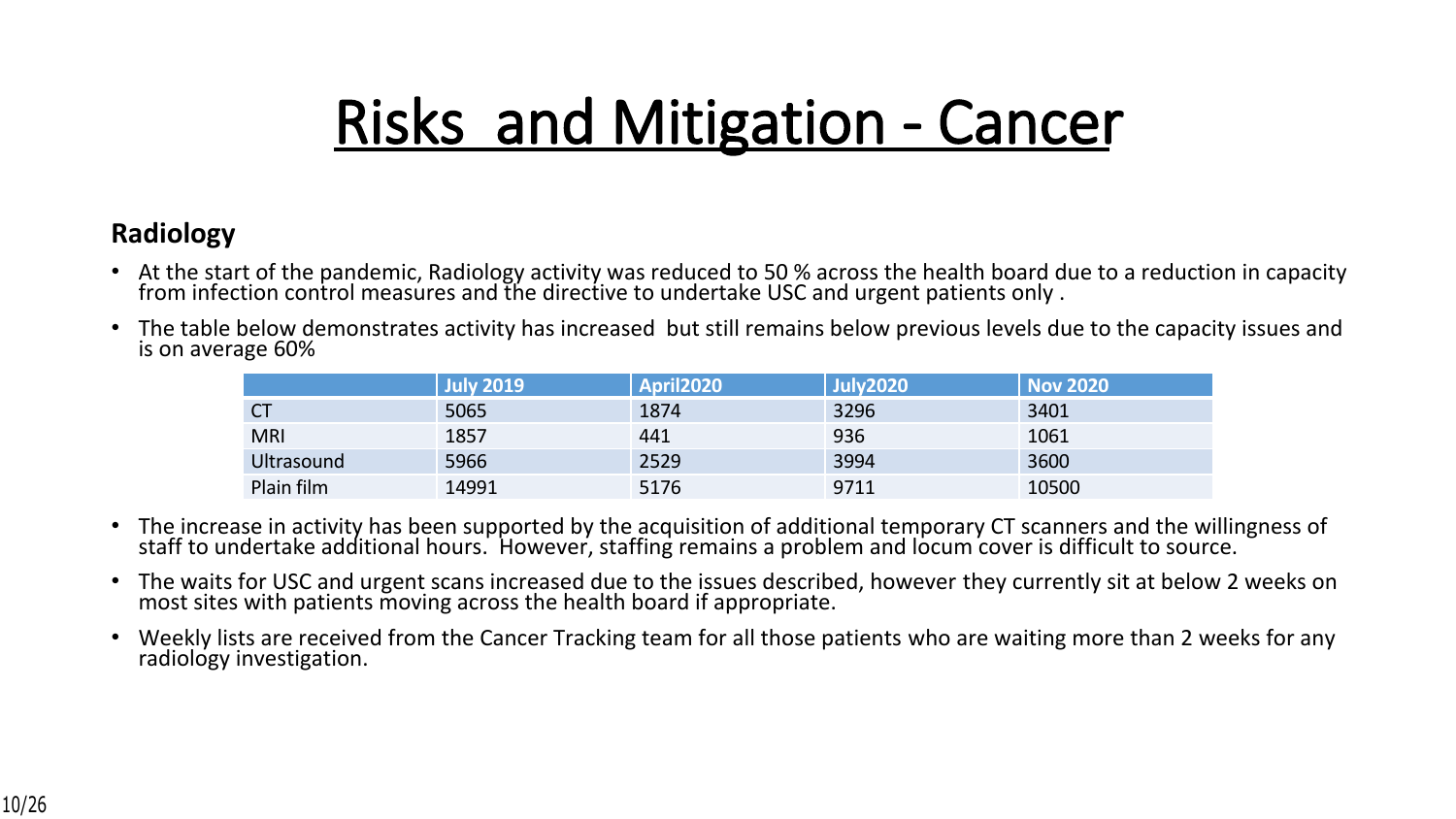#### **Endoscopy**

Prior to the second outbreak of COVID-19, capacity was at 46% for gastroenterology and 50% overall. The National Endoscopy Programme has stated that endoscopy units across Wales should be running at between 40%-50% capacity.

All P1 (Cancer) patients are being prioritised. Due to the current COVID-19 situation, the service has been reduced, with one site being closed completely for P1 endoscopy, the other sites having to pick up additional referrals and staff being deployed resulting in Endoscopy running at 26% capacity. Guidance issued by the National Endoscopy Programme is in direct conflict. The service has been centralised to Glangwili General Hospital (GGH) for the past month, with plans to reintroduce service on all sites by March 2021 in line with the surgery recovery plan.

A snap shot of December 2020 P1 data shows that:

- 14% of patients were dated in 7 days.
- 38% of patients were dated in 2 weeks (10 working day)
- 48 % of patients were dated within 2-3 weeks (15 working days)

The breaching figure is a reflection of the above. Previously, all P1 were dated within 14 days.

Weekly lists are received from the Cancer Tracking Team for all those patients that are waiting more than 2 weeks for any Endoscopy investigation.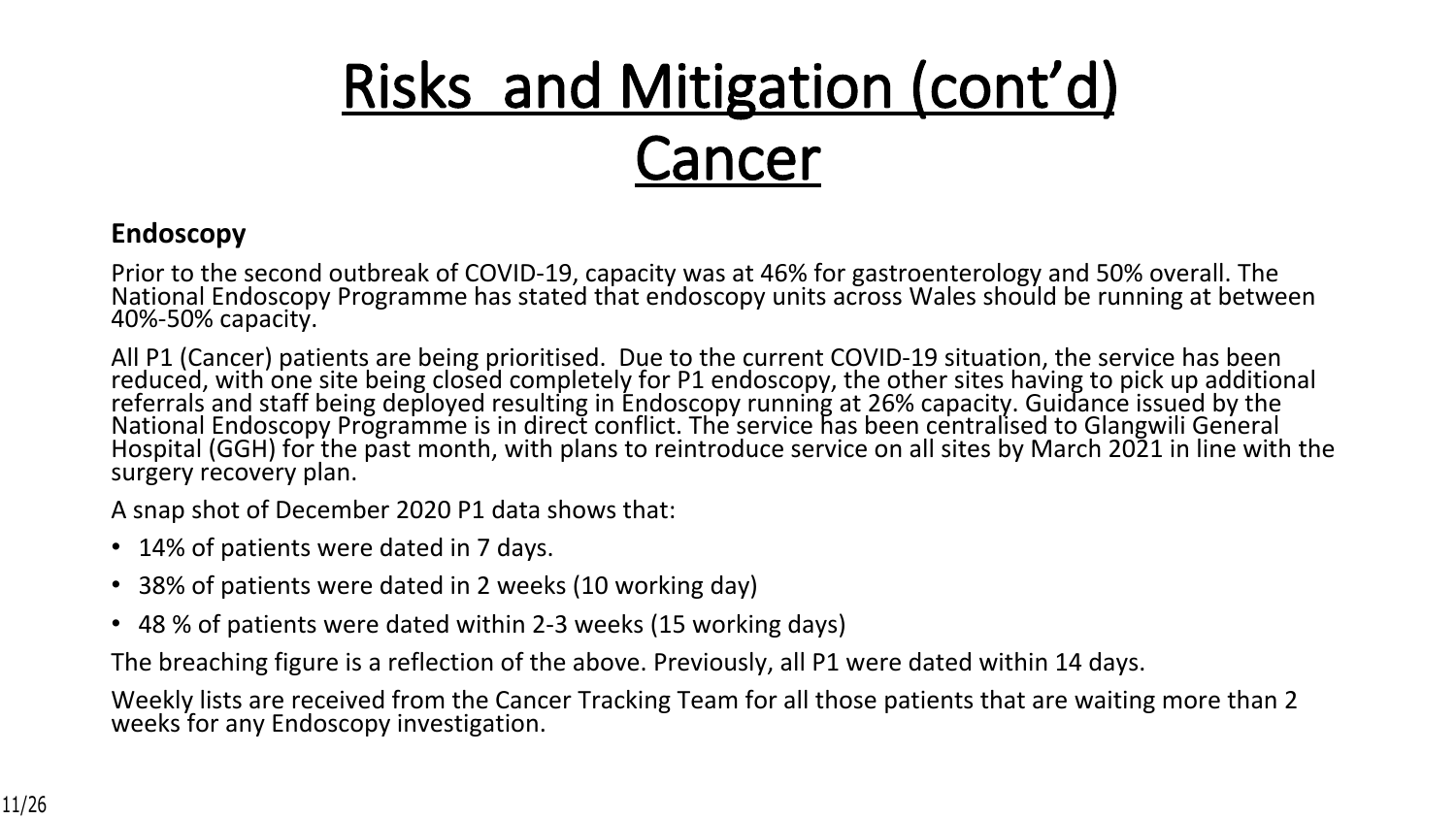### **FIT10 Screening**

As per the Wales Bowel Cancer Initiative, the use of FIT10 screening in the management of USC patients on a colorectal pathway was implemented in June 2020.

### FIT Testing 20.1.21

- KITs sent out 1717
- Results 85%
- Outstanding less than 1%
- Discharged 33%
- Endoscopy 17%
- Further investigation 11%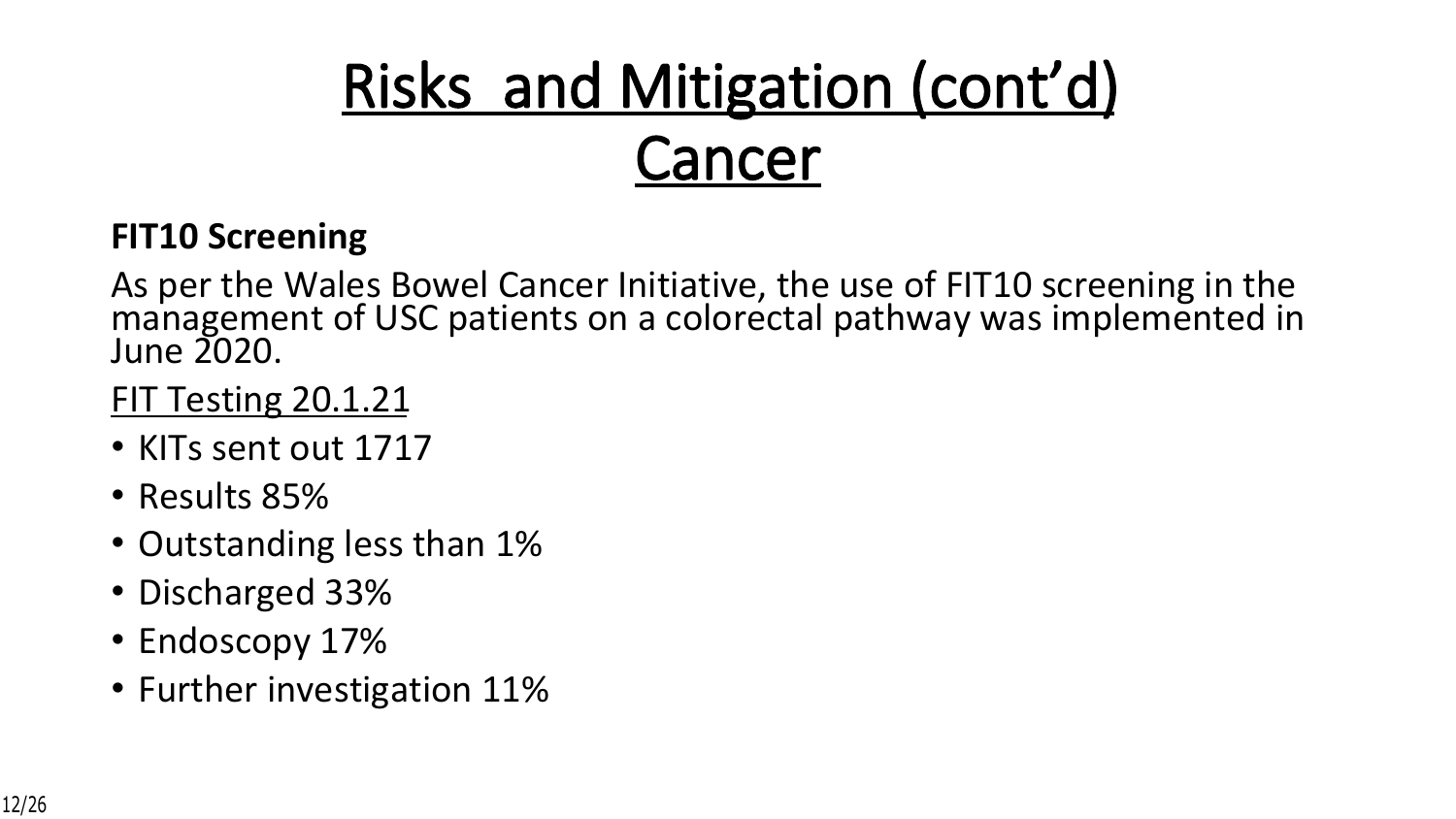### **Pathology**

Cellular Pathology is currently meeting the 10 day turnaround for the majority of cases, due to the impact of COVID-19, resulting in decreased demand on the service. Resulting recovery plans will increase demand on this service and the risk to this target will increase until additional Consultant Cellular Pathologists can be recruited.

The health board's current Consultant establishment is:

- 2 WTE Substantive Consultants
- 3 WTE NHS locum Consultants
- 1 WTE Agency locum Consultant
- 3 WTE Consultant vacancies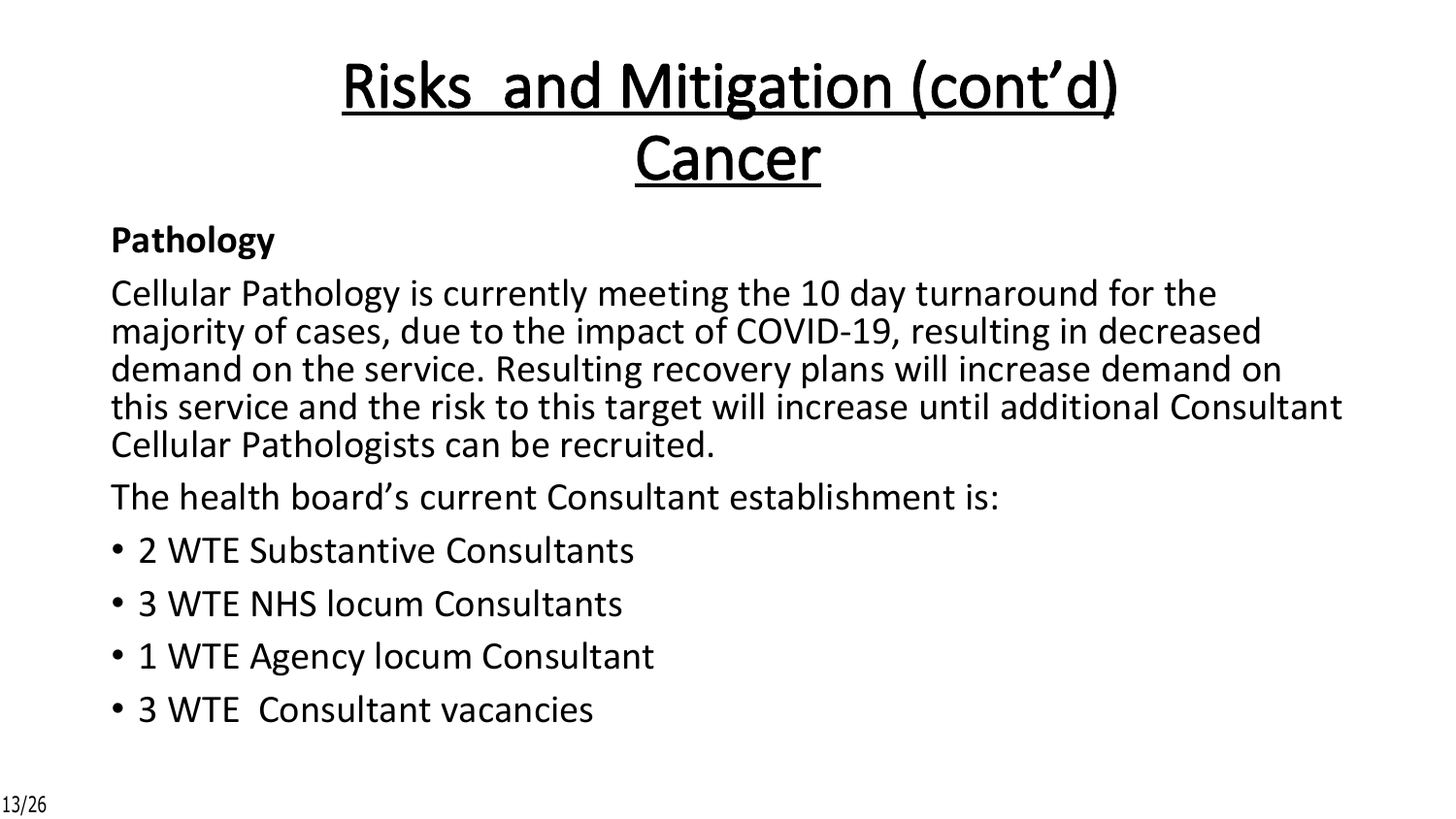#### **Surgery Waits**

As at 18<sup>th</sup> January 2021, 131 patients are awaiting surgery. 26 of these patients are on a tertiary pathway; 24 have been dated for surgery; and a further 81 patients are awaiting dates for surgery locally.

A pause on all elective cancer surgery for 4 weeks from 21<sup>st</sup> December 2020 will impact further on delays and individual patient waits.

There is limited documented evidence of harm or adverse incident reported to date in relation to delays as a coincidence of COVID-19 during the 4 week pause on Elective Cancer Surgery.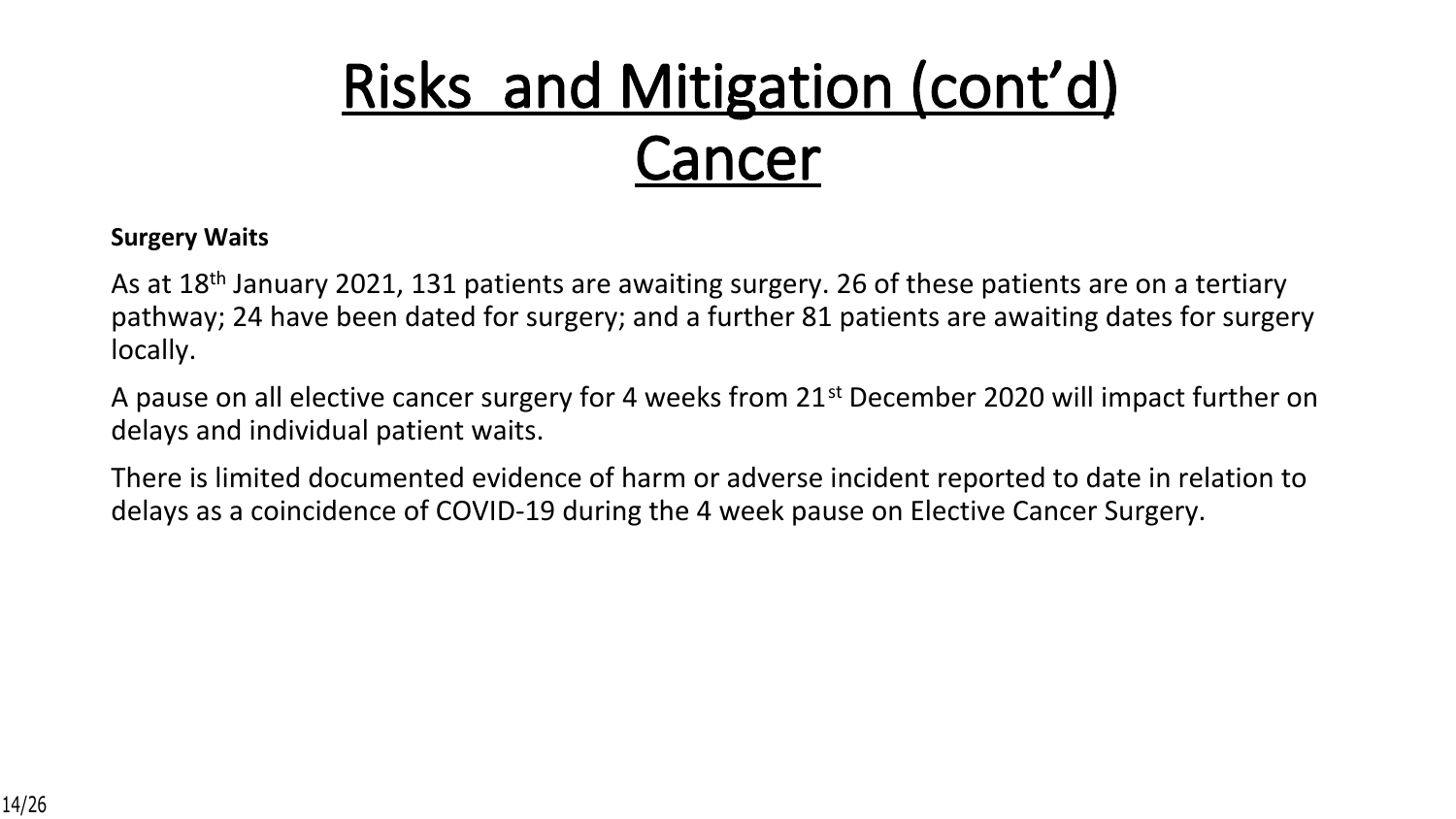#### **Tertiary Patient Waits**

As of the end of December 2020, the number of patients on a tertiary cancer pathway increased to 92 patients. These patients are at different stages of their pathways with some awaiting Multidisciplinary Team (MDT) discussion, some an Outpatient Appointment (OPA) with the tertiary consultant, and some awaiting their definitive treatment. Some pathways are being redirected to alternative tertiary centres.

Currently, there is a 3-4 week delay for Urology and Thoracic OPA. There are delays for surgery: 2 weeks for Gynaecology; 4 weeks for Thoracic; and 6-8 weeks for Urology surgery. There is also a 3-4 week wait for Radiotherapy/ Chemo-radiotherapy.

#### **Radiotherapy**

Radiotherapy is provided by the Cancer Centre in Swansea, and for Stereotactic Body Radiotherapy (SBRT) at the Cancer Centre in Velindre.

Update from Radiotherapy Department, Singleton Hospital, Swansea.

Routine patients and non-urgent palliative patients have a wait time of 21-28 days from seeing one of our consultants, unless there is a planned delay (chemo, hormones etc).

Urgent palliative patient wait time is 0-14 days

Emergency wait time is 0-48 hours.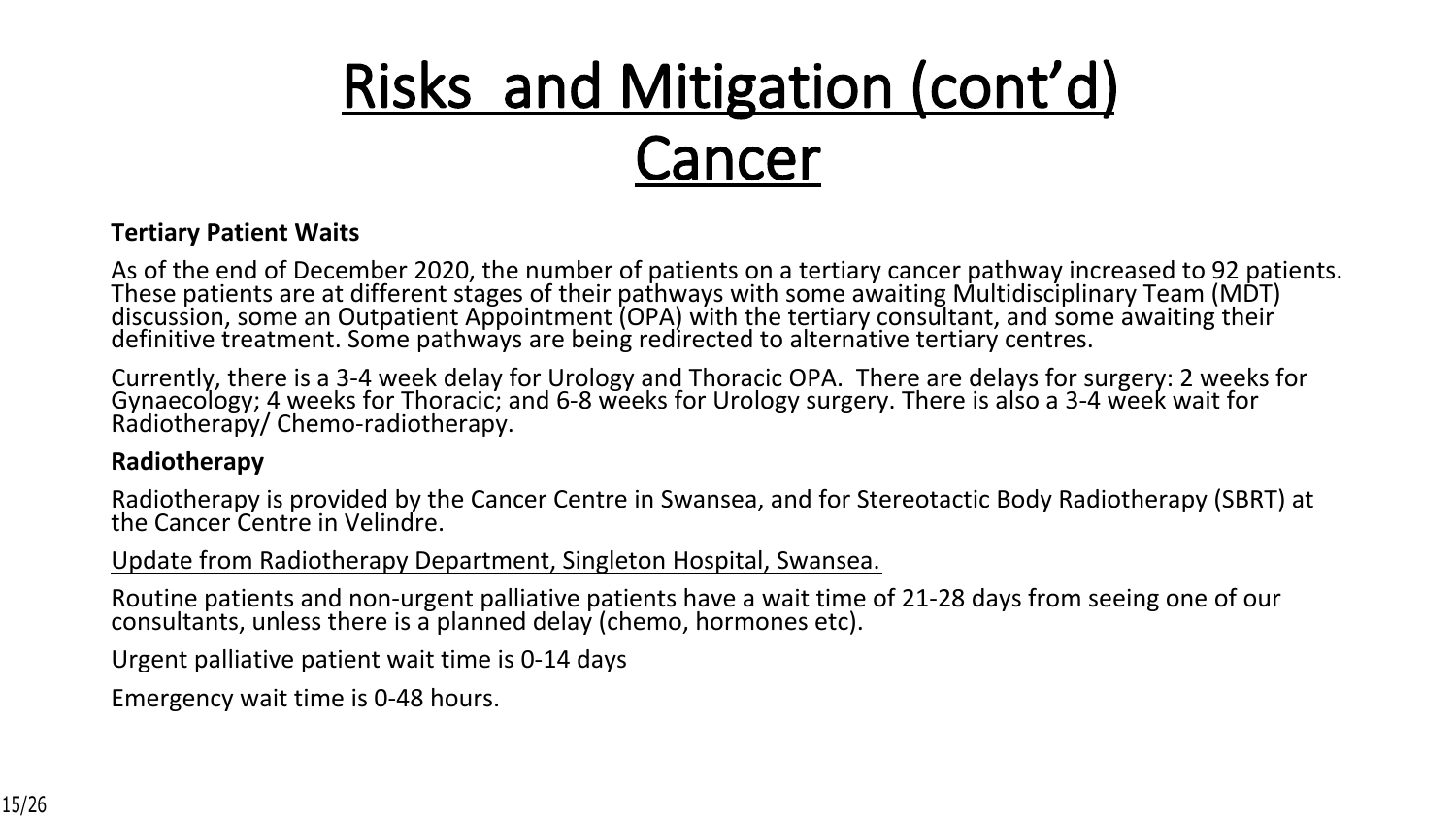#### **Systemic Anti-Cancer Therapy (SACT)**

- OPA Oncology clinics are being held via telephone consultation and virtually where needed; supported by the Oncology CNS team.
- Chemotherapy/ SACT is currently administered on all 4 hospital sites.
- All 6 levels of SACT continue to be administered.
- Current wait for chemotherapy is 15 days across the health board sites.
- The table below shows the number of patients receiving SACT January December 2020.

|      |      |      |      | Jan-20   Feb-20   Mar-20   Apr-20   May-20   Jun-20   Jul-20   Aug-20   Sep-20   Oct-20   Nov-20   Dec-20 |      |      |      |      |      |      |      |
|------|------|------|------|-----------------------------------------------------------------------------------------------------------|------|------|------|------|------|------|------|
| 1655 | 1477 | 1514 | 1132 | 1063                                                                                                      | 1248 | 1409 | 1349 | 1459 | 1504 | 1439 | 1580 |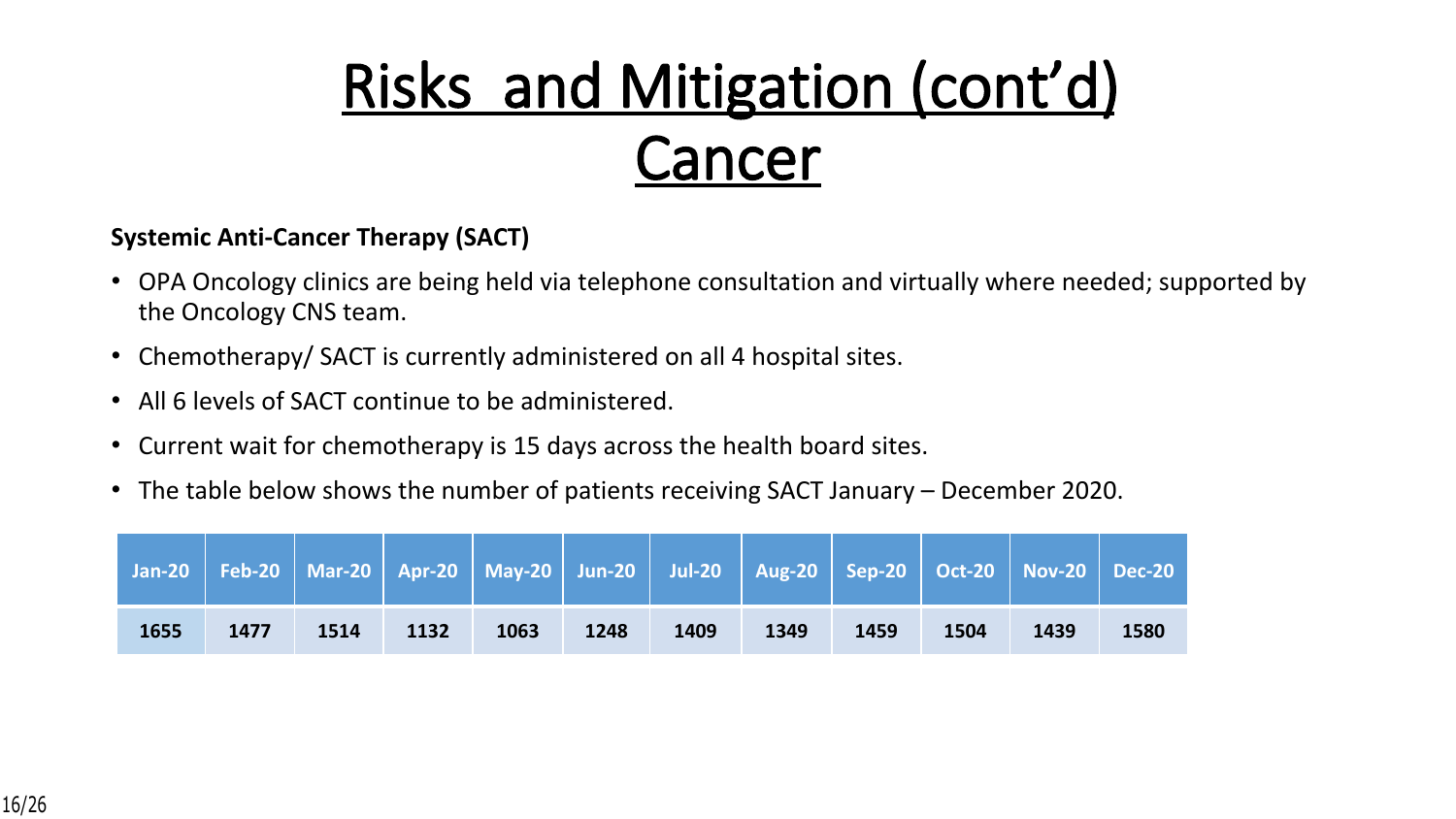## **Patient Experience**

#### **Data from helpline**

At the start of the pandemic, a 9am-5pm helpline for concerned cancer patients was set up in the Oncology unit at Withybush General Hospital (WGH), supported by the Oncology Clinical Nurse Specialist (CNS) Team in terms of ensuring the advice given continues to be valid and up to date. A patient information leaflet for cancer patients, including helpline numbers, has been developed and widely circulated.

|                                     | 1st January - 31st March   1st April - 30th June<br>2020 | 2020 | 1st July-30th<br><b>September 2020</b> | 1st October - 31st<br>December 2020 | <b>Totals</b> |
|-------------------------------------|----------------------------------------------------------|------|----------------------------------------|-------------------------------------|---------------|
| Person who has cancer               | 41                                                       | 285  | 368                                    | 279                                 | 973           |
| Person who had cancer               | 10                                                       | 37   | 36                                     | 37                                  | 120           |
| Carer                               | 8                                                        | 110  | 114                                    | 83                                  | 315           |
| Health Care professional            | 47                                                       | 401  | 383                                    | 403                                 | 1234          |
| Social care professional            | $\overline{7}$                                           | 44   | 75                                     | 37                                  | 163           |
| Family                              | 23                                                       | 119  | 105                                    | 64                                  | 311           |
| Friend                              | 3                                                        | 10   | 11                                     | 18                                  | 42            |
| <b>General Public</b>               | 6                                                        | 14   | 20                                     | 22                                  | 62            |
| Other                               | 16                                                       | 124  | 159                                    | 164                                 | 463           |
| TOTAL CONTACTS TO<br><b>SERVICE</b> | 161                                                      | 1144 | 1271                                   | 1107                                | 3683          |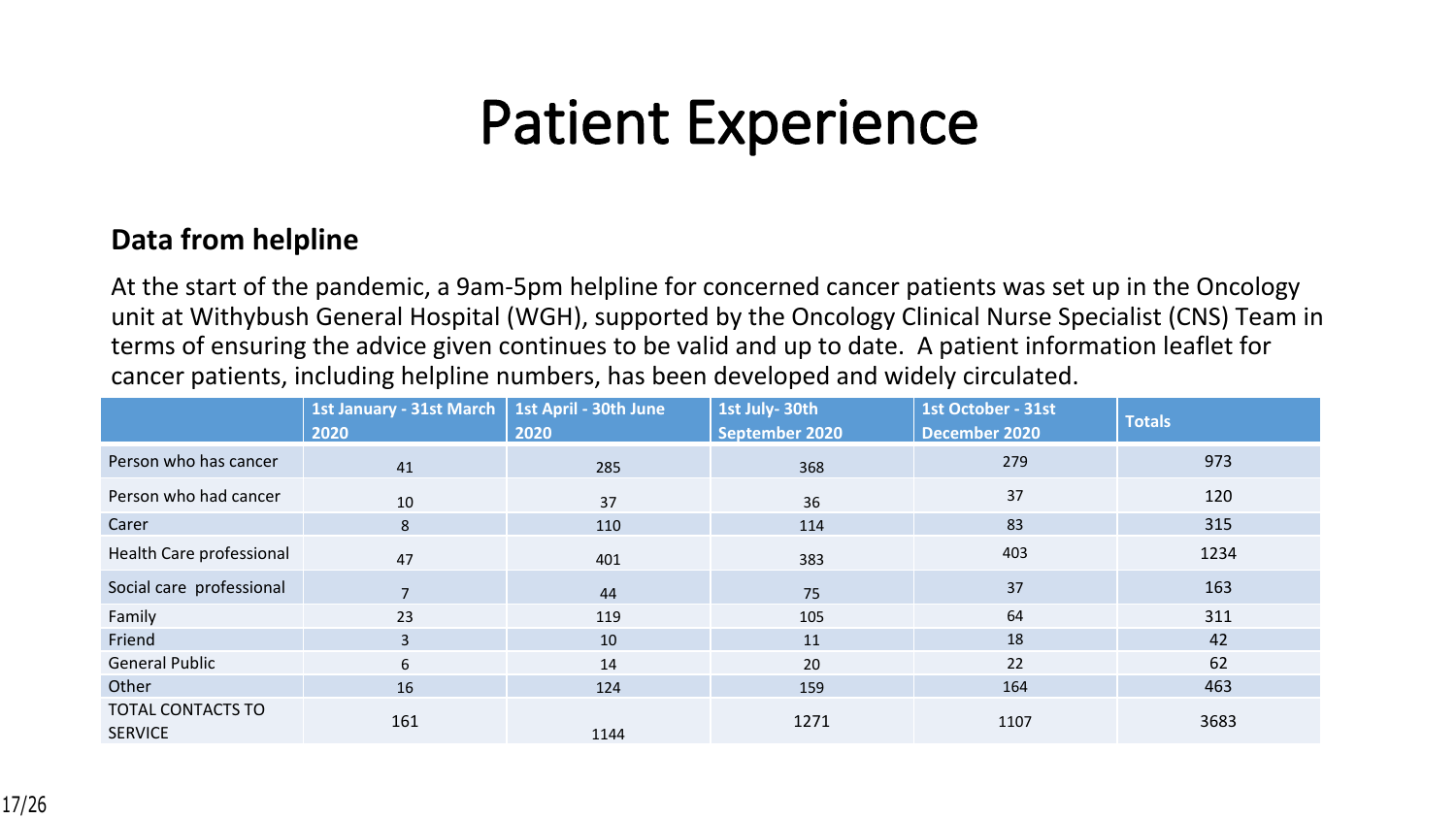# **Patient Experience Feedback**

- A service user commented that Cancer Information and Support Services (CISS) coordinator *had become a very important link in a short space of time.*
- *Thank you for being so understanding.*
- *CISS staff have gone 'above & beyond to help support me'. Thank you so much.*
- Young carer: *I'm feeling less angry now after speaking to you*.
- *Thank you so much for your support, it's been invaluable and I'm so grateful to you, I'm sure I'll be in contact with you sometime in the future, the Macmillan buddy is so friendly and l appreciate her contribution during this difficult and stressful time for me.*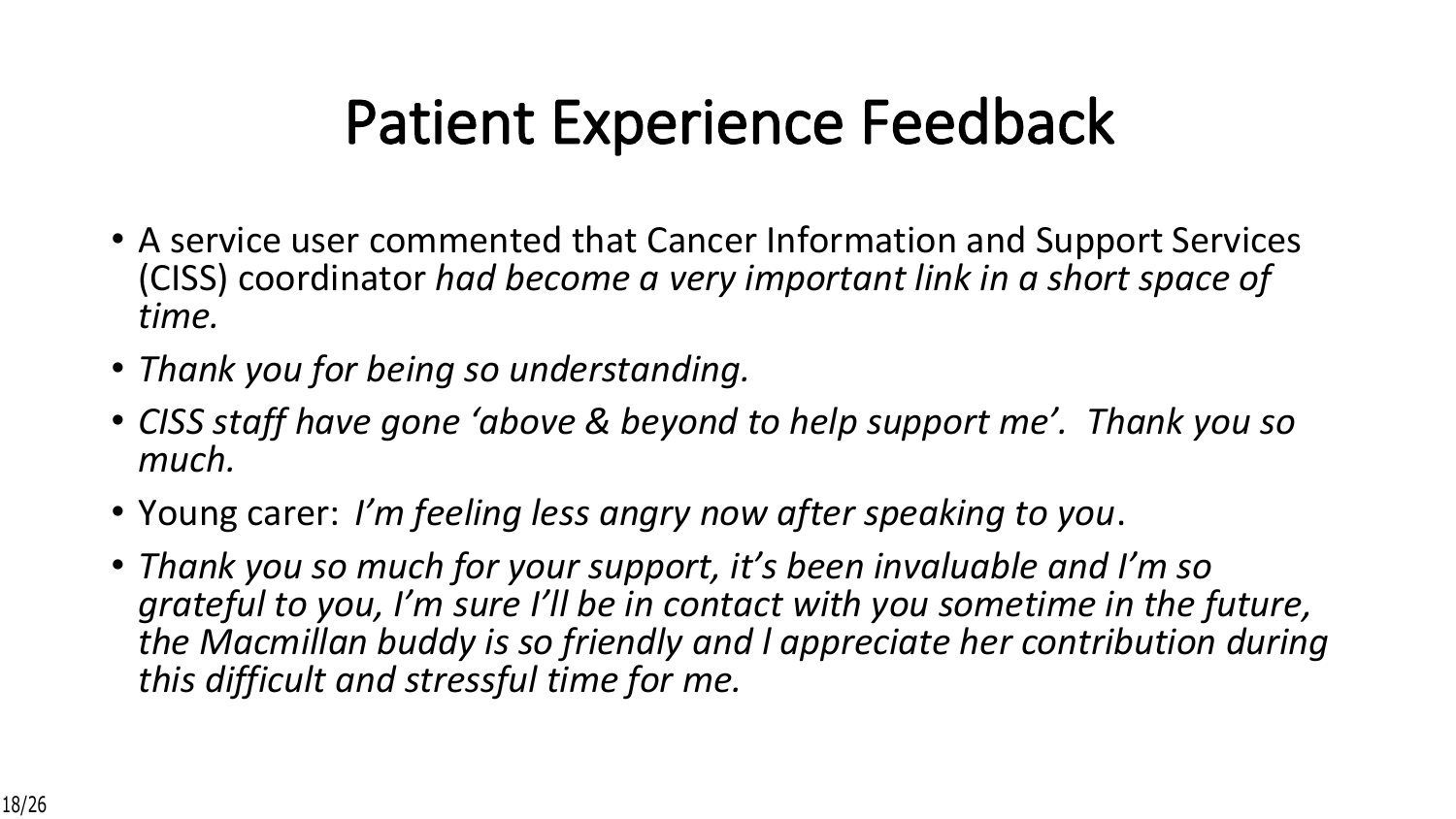## **Patient Experience (Cont'd)**

### **Arrangements for maintaining contact with patients.**

Where treatment has been suspended due to COVID-19, patients are being reviewed every 4 weeks by the Tumour Site CNS to ensure that they have not developed any further symptoms and to check on their general wellbeing.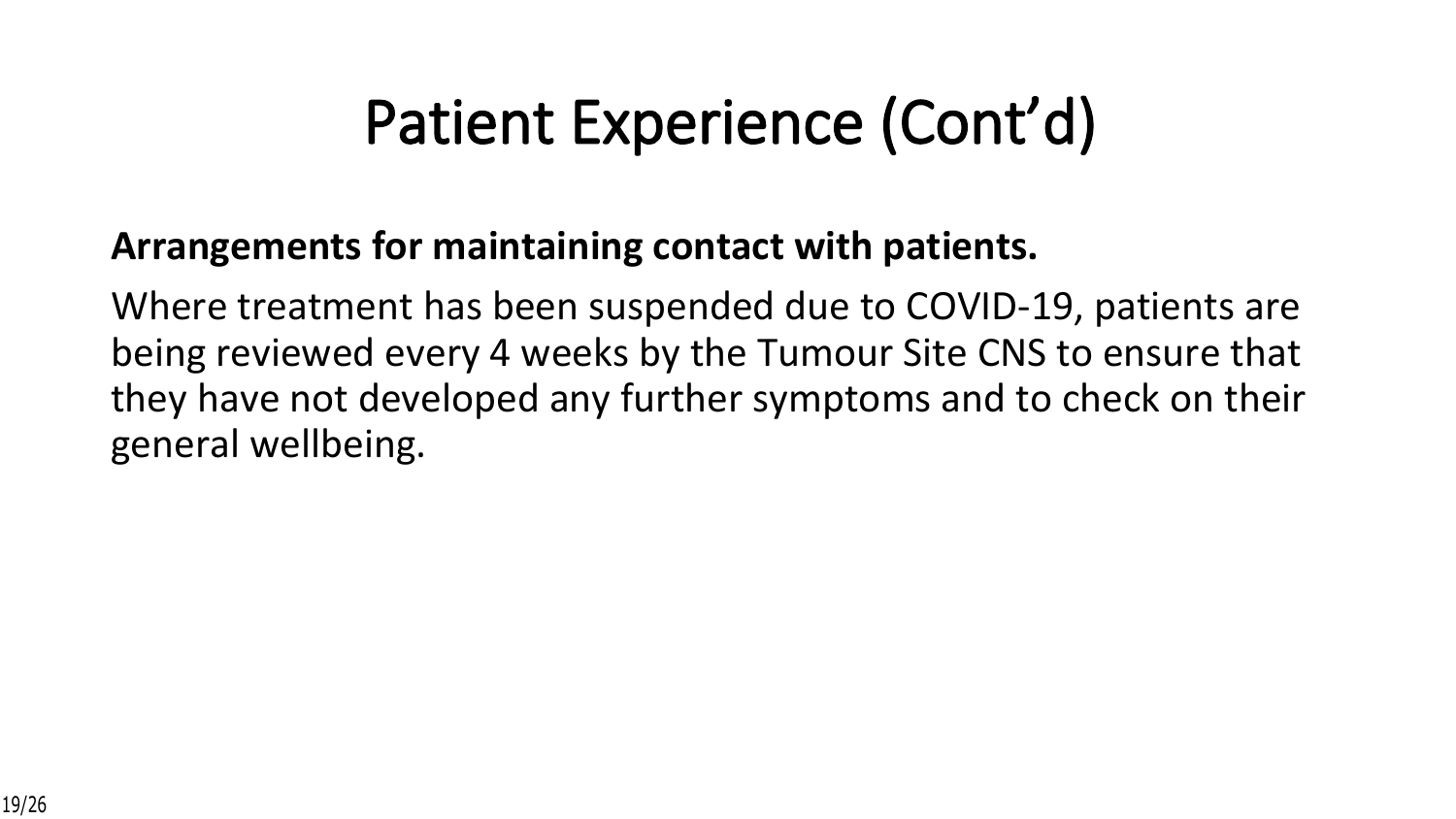# **Patient Experience (Cont'd)**

### **Triage Line**

- A 24/7 Triage line for acutely unwell cancer patients has been a government mandate across the UK since 2015.
- The triage line has been shown to prevent unnecessary hospital admissions, as well as ensuring the most urgent oncological emergencies are identified early and life threatening toxicities of treatment or complications of cancer averted. (e.g. neutropenic sepsis, metastatic spinal cord compression etc.)
- From 2015 until March 2020, day time triage calls were taken by each local respective Hywel Dda SACT unit between the hours of 9am and 5pm. Follow up calls for patients who may have contacted the out of hours line overnight/weekend were also made by the local SACT nursing teams. Out of hours triage is currently provided by Swansea Bay UHB.
- When the global pandemic hit in March 2020, the Cancer Services Management Team shifted the day time triage line to the Acute Oncology Service. It was recognised that, with the addition of the risk of COVID-19, calls were likely to be more complex, therefore, the need to avoid unnecessary admission heightened and the concerns of people with cancer raised. One number was set up for the whole health board, and calls are now taken by one oncology nurse across all sites. Data on call numbers, reasons for the calls and outcomes have been collected since March 2020.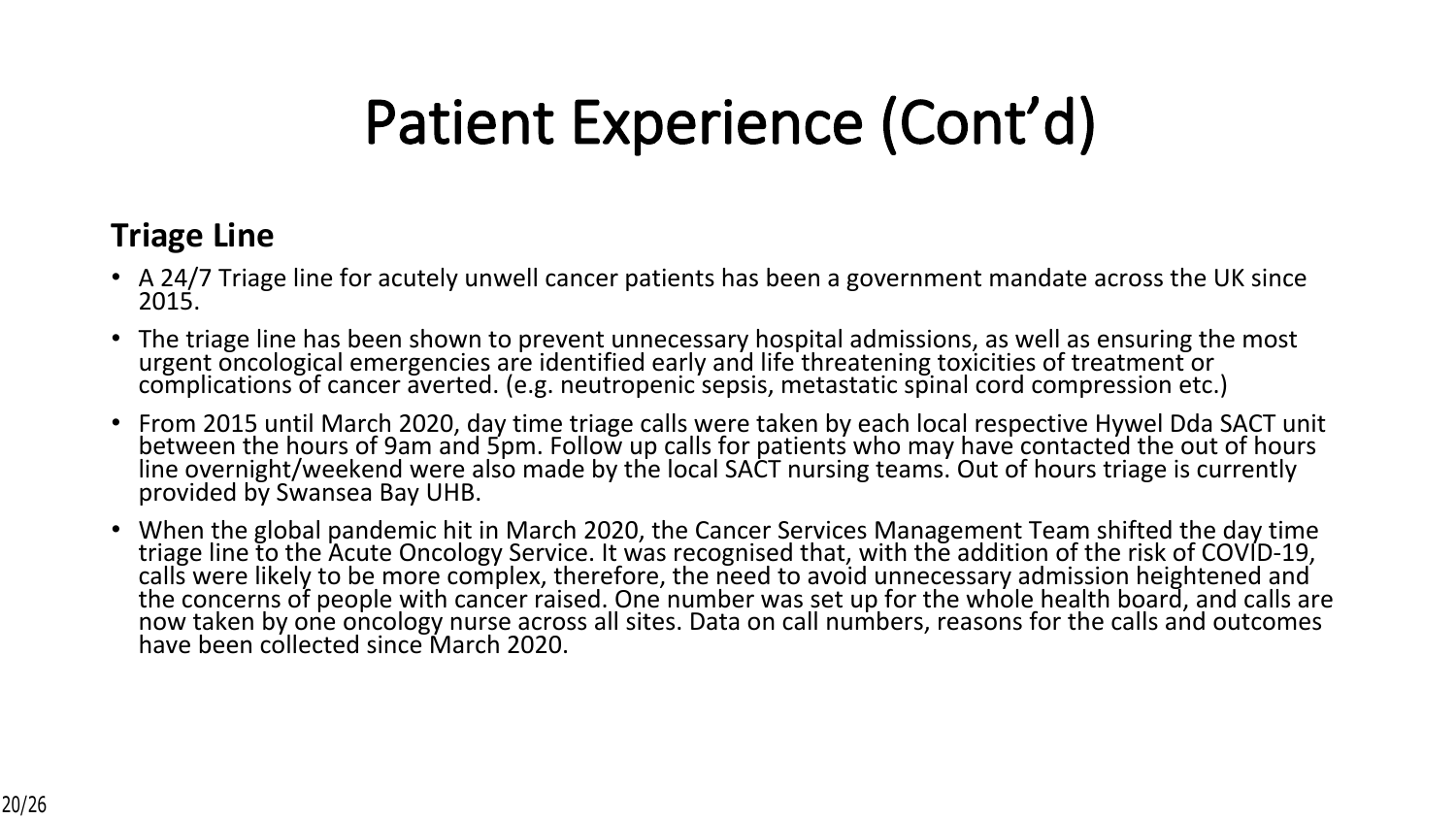# **Triage Calls per Month**

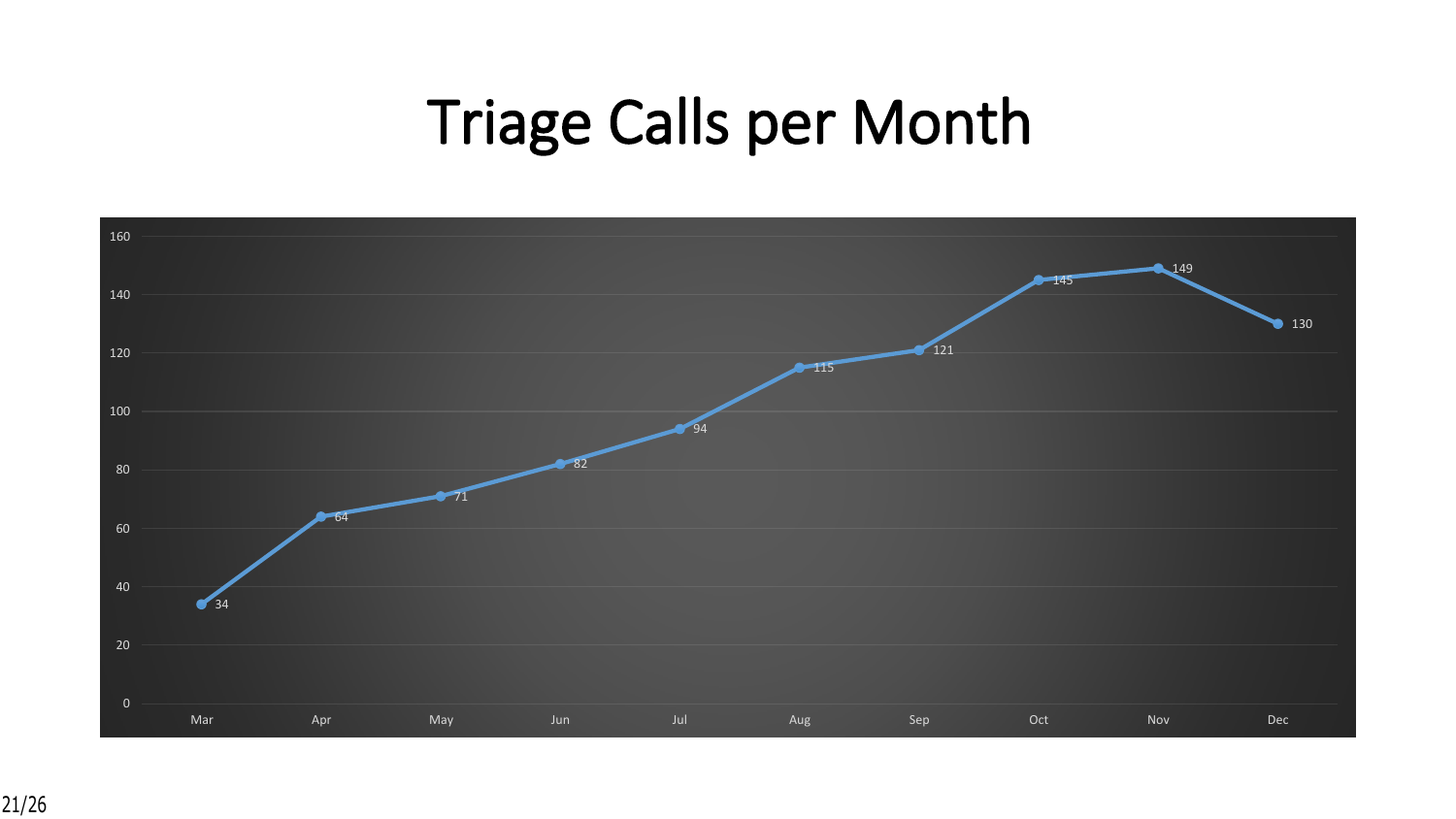# **Feedback**

- "Feeling well supported at home after having chemo treatment"
- "There is more time for a follow up call, it's less rushed"
- "Useful to get advice from Triageline without needing to ring the GP"
- "Compared to calling a busy chemo unit, feel there is more time to be listened to with less distractions"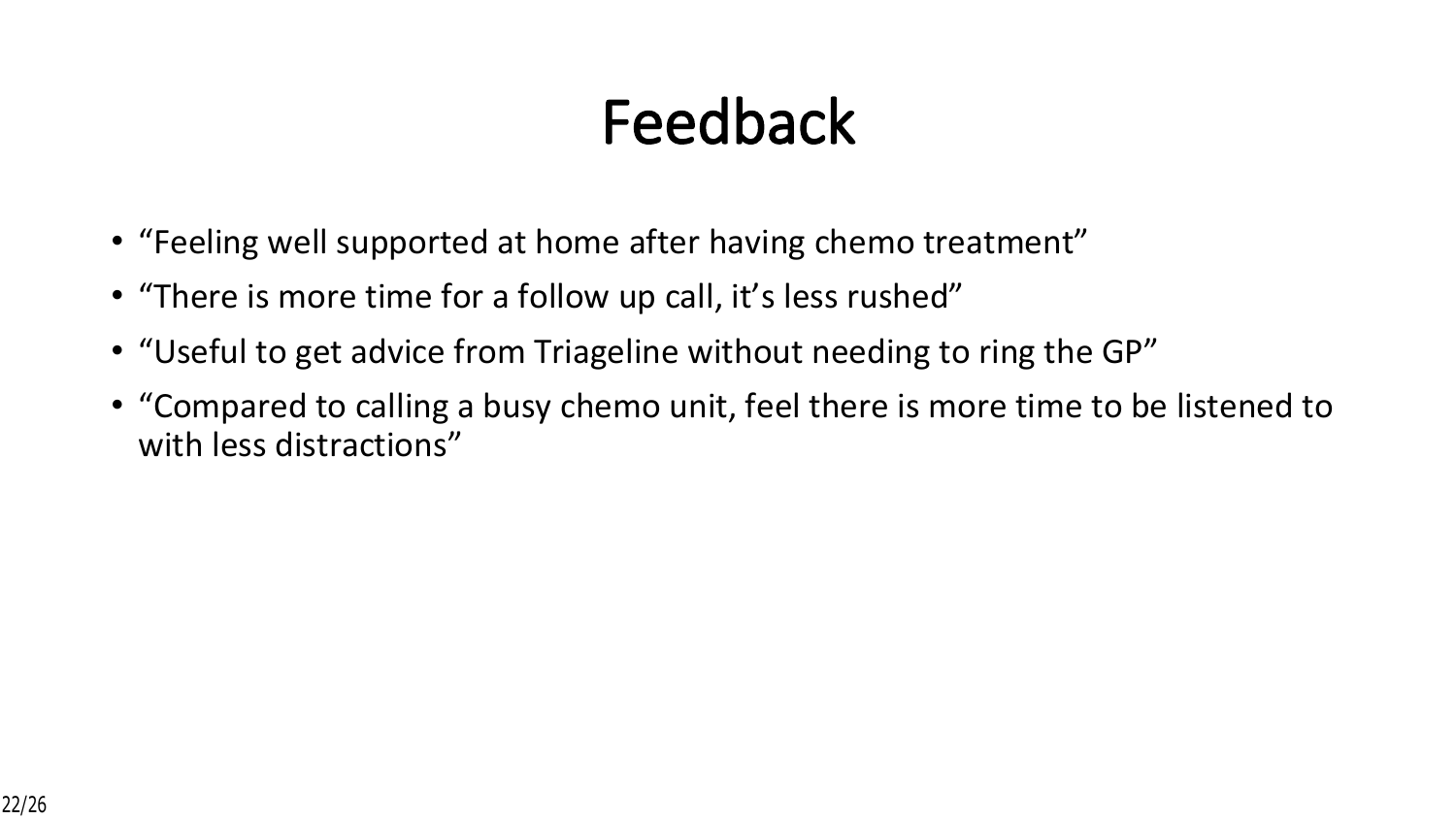# **Allied Health Professional (AHP) Support for Cancer Patients**

- Development of Lifestyle information for cancer patients waiting for treatment advice to support wellbeing and reduce extent of deconditioning whilst isolating / shielding at home .
- Earlier AHP assessment and intervention to enhance Colorectal cancer pathway since relocation of surgery to Prince Philip Hospital (PPH).
- Reduced endoscopy capacity resulted in delayed or cancelled Percutaneous endoscopic gastrostomy (PEG) placements for patients requiring a prophylactic tube prior to head and neck cancer. Changes in Dietetic and Nutrition CNS management has enabled prophylactic nasogastric (NG) feeding tubes to ensure patients still receive tube placements in a timely manner and avoid delaying access to oncology treatment. Patients on the Upper Gastrointestinal (UGI) cancer pathway requiring a reactive NG tube either prior to or during oncology treatment have historically required them to be an inpatient. Low risk patients are now managed in the outpatient setting to reduce the pressure on acute services and reduce risks to patients of an inpatient stay
- Training and education under taken by the Oncology Clinical Lead Occupational Therapy & Physiotherapy to upskill the wider AHP workforce on red flag symptoms for cancer patients. training was supported by the Acute Oncology Service (AOS) team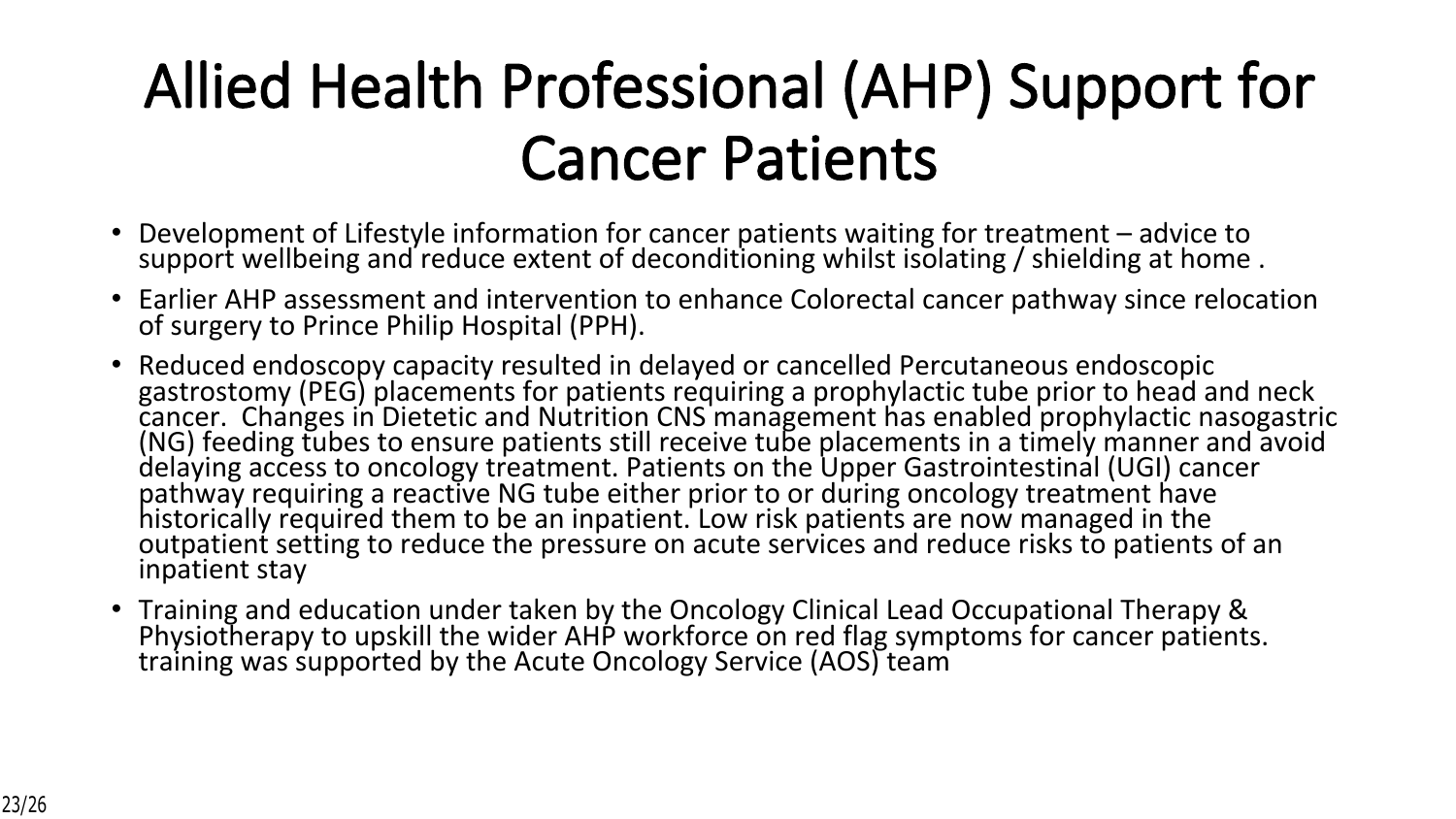# **Cancer Related Patient Complaints & Incidents during COVID-19**

Between 1<sup>st</sup> March - 4<sup>th</sup> June 2020, four COVID-19 related patient complaints were received within the health board.

A further four complaints were received between July and December 2020. These were not COVID-19 related and are currently ongoing.

Between 1<sup>st</sup> March - 4<sup>th</sup> June 2020, there were six cancer not-COVID-19 incidents recorded on DATIX.

Between July and December 2020, a further six incidents were recorded on DATIX. Two were not patient related; the other four were in relation communication, medication taken incorrectly, infection control issue and a patient fall.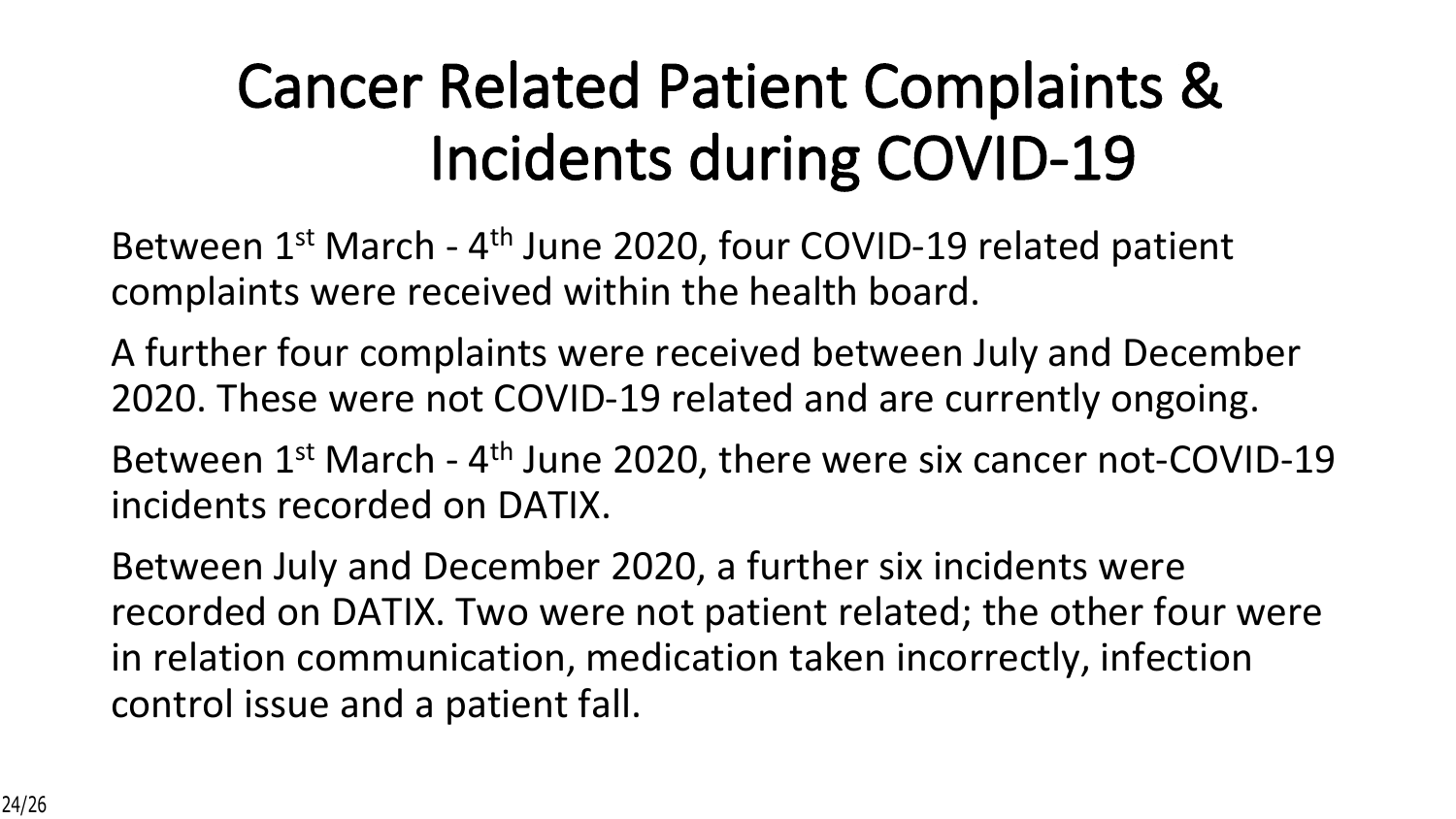### **Improvement Actions**

- Increase surgical capacity during recovery phase.
- Increase diagnostic capacity to address required levels of activity to support the SCP (Radiology, Pathology & Endoscopy).
- As per the Wales Bowel Cancer Initiative, continue the use of FIT10 screening in the management of USC patients on a colorectal pathway.
- Continue to work on the implementation of the National Optimal Pathways.
- Cancer Tracking Team to continue to proactively track patients through their treatment pathways via the Welsh Patient Administration System (WPAS) tracking module, working in partnership with all the supporting services and clinical teams.
- Continue to work closely with tertiary providers to address tertiary centre delays.
- Continue with the Cancer Helpline to support cancer patients, relatives and any health care professionals.